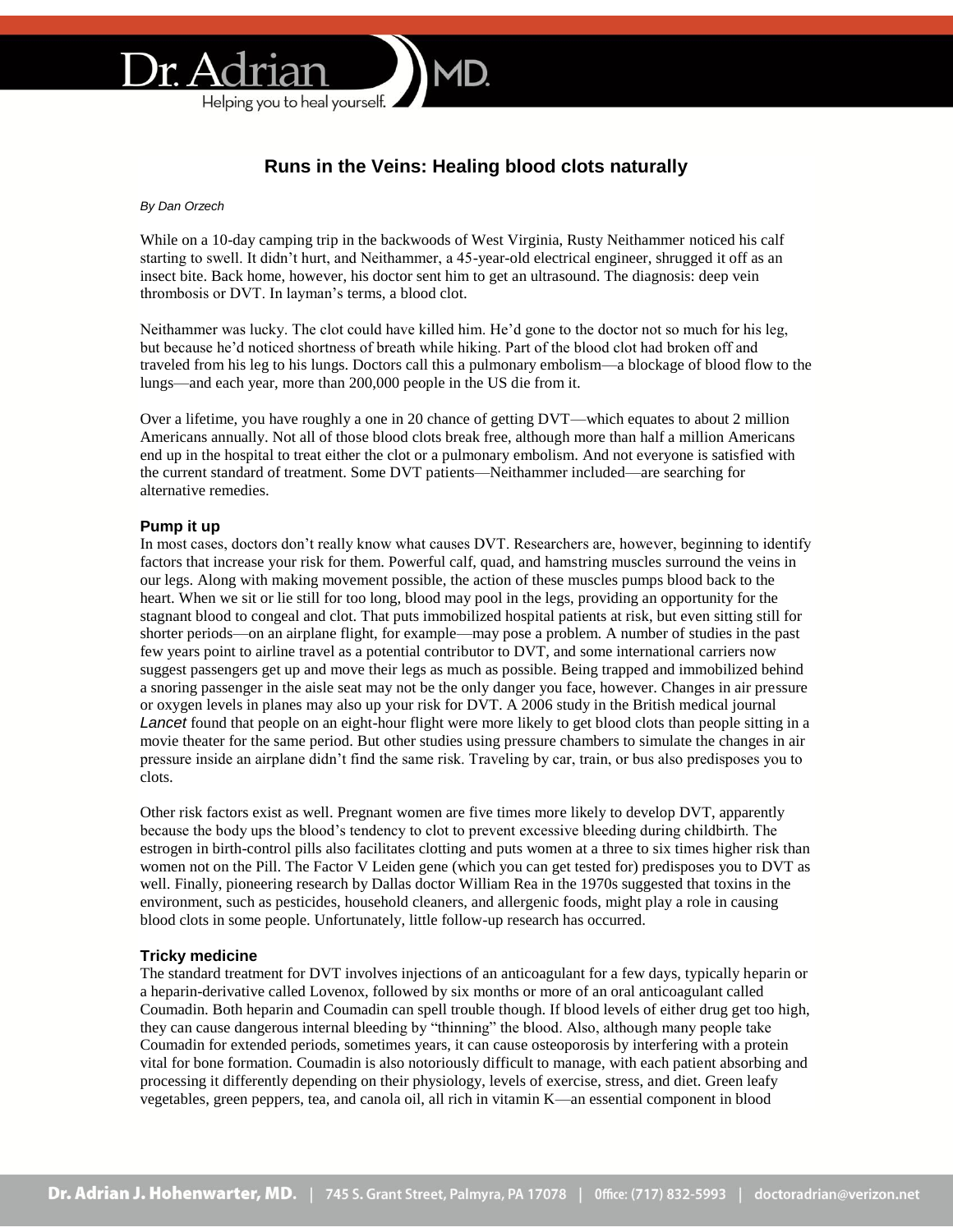clotting—can interfere with Coumadin. So can cranberry juice, according to some reports, because its flavonoids inhibit enzymes that break down the drug.

The stakes for blood clots patients are high. Too little of the drug, and the clots may return; too much, and internal hemorrhaging may result. Not surprisingly, many DVT patients struggle with finding the right dosage of Coumadin. Neithammer had regular blood tests to monitor his clotting levels, but the results were "all over the place," he recalls. When the amount of Coumadin in his blood got too high, he says, "I got many frantic phone calls from the doctor's office, telling me to stop Coumadin and eat spinach."

#### **Natto power**

Despite the problems, after seven months on Coumadin, Neithammer's clots were gone. His doctor then suggested a daily aspirin as a preventive. But Neithammer's troubles weren't over. Five years later, the clots returned, and along with them, an ulcer in his esophagus, which he suspects the aspirin triggered. The ulcer ruled out Coumadin, because of possible bleeding in the esophagus. So after a course of heparin, Neithammer turned to a different remedy: 200 mg a day of nattokinase, an enzyme found in soy shown to help dissolve blood clots.

His doctors, says Neithammer, "were literally horrified," that he was taking dietary supplements for something as serious as a blood clot. But for Neithammer, the proof was in the results. After more than a year on nattokinase, an ultrasound showed no sign of clots. The veins, according to his radiologist, were "clear and pliable."

The early research on nattokinase and clots appears to echo Neithammer's experience. Several studies suggest it dissolves clots in dogs and rats, and one small clinical study in the journal *Acta haematologica* demonstrated nattokinase's ability to reduce clotting in people taking it three times a day. Another study found that a combination of nattokinase and pycnogenol (an extract of pine bark that can improve circulation) reduced the risk of blood clots among airline passengers on transatlantic flights. The study looked at 224 people at high risk of DVT, including people who'd previously had a blood clot, flying between London and New York. Half of them received nattokinase and pycnogenol two hours before flying and again during the flight, while a control group was given a placebo. Ultrasounds before and after the flights found that more than 5 percent of the control group had developed symptomless DVT, while none of the passengers who took nattokinase and pycnogenol did.

Tai, a pharmacist in Michigan who published a review of the research on nattokinase in the *American Journal of Health* last year, cautions that not enough data exists to determine hard-and-fast dosages or exactly who might benefit from nattokinase.

#### **The natural approach**

That hasn't stopped patients with DVT from using nattokinase or doctors from recommending it. Martin Milner, ND, for example, has treated several dozen DVT patients with nattokinase over the past five years. "A combination of nattokinase and other nutraceuticals such as omega-3 fatty acids, bromelain (an antiinflammatory), and ginkgo biloba, works really well for DVT," says Milner, medical director of the Center for Natural Medicine in Portland, Oregon, and a professor at the National College of Naturopathic Medicine. Some of his patients are able to completely forego the Coumadin and use only a natural approach.

The dosage of nattokinase and other supplements depends on blood tests determining your clotting ability. DVT patients often begin with doses of several hundred milligrams a day. The amount required can vary widely among individuals, so consult with a holistic doctor.

Using alternative remedies for DVT "can be hard," Milner says. "Sometimes you have to use a lot of natural medicine to get the bleeding times and levels of clotting components right." But the results, he says, make it worthwhile: "We have multiple cases of DVT that have fully resolved in six to 12 months—